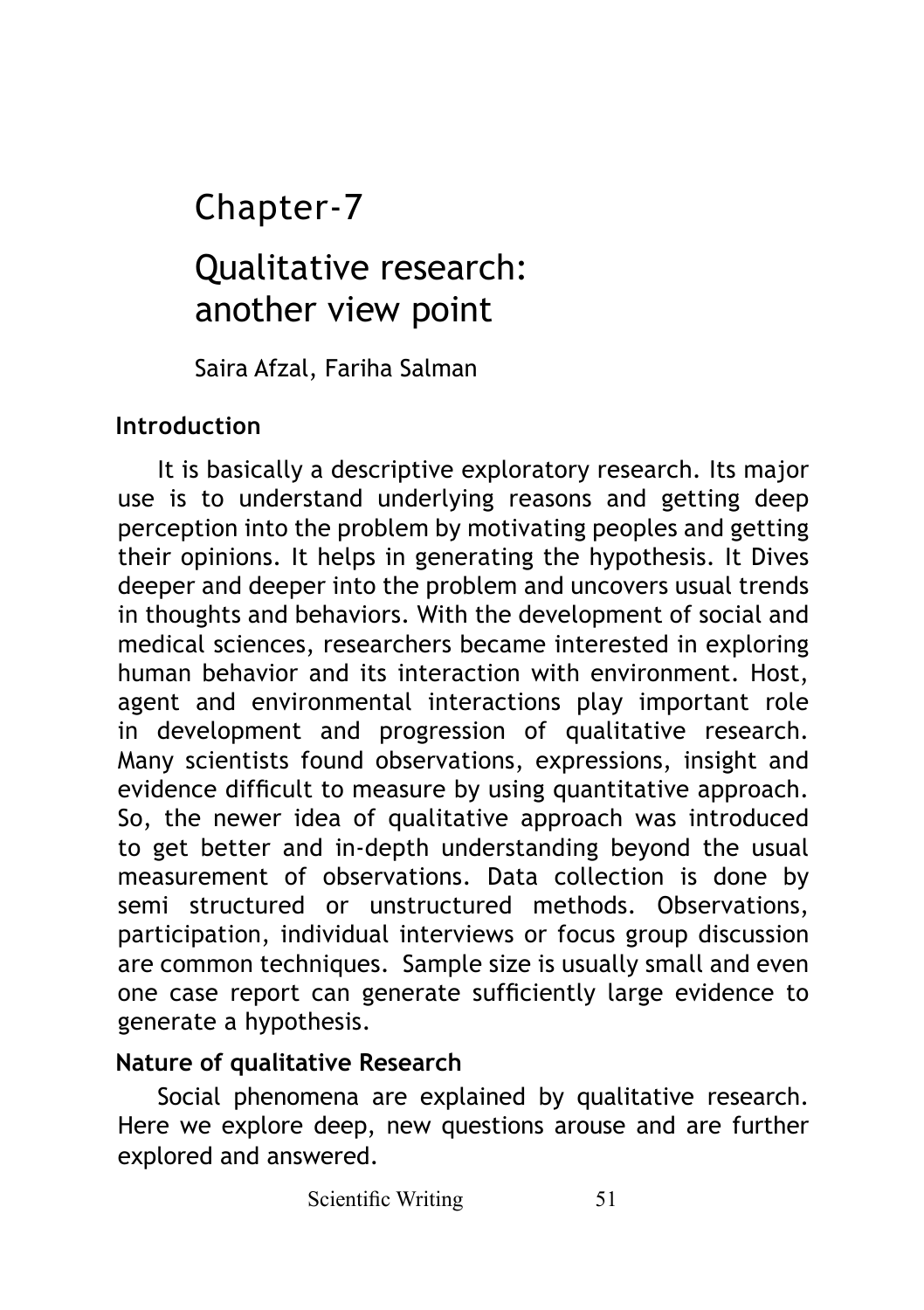## **Qualitative questions are:**

**How Why What**

# *For example*

- 1. Why the things are happening in this way?
- 2. Why people behave like this?
- 3. How attitudes develop?
- 4. How the changes in surrounding alter behavior?
- 5. How the cultures develop?

## **Data collection approach / methods**

In qualitative research data collection is a time taking procedure that makes it expensive, so the sample size is usually kept small. A more detailed and in-depth information about the topic under study is obtained, information is richer as compared to quantitative approach and that's the benefit of qualitative research.

## **Following are the data collection methods:**

- 1. In-depth interviews
- 2. Focus groups
- 3. Observations
- 4. Action Research

## **In-depth Interviews**

These interviews can be unstructured, semi structured or structured.

## **Unstructured Interviews**

Unstructured are in depth interviews with little or no structure. Interviewer starts interview with few questions in mind and exploring in depth, letting the participant speak and freely express in a friendly manner. Here we get more in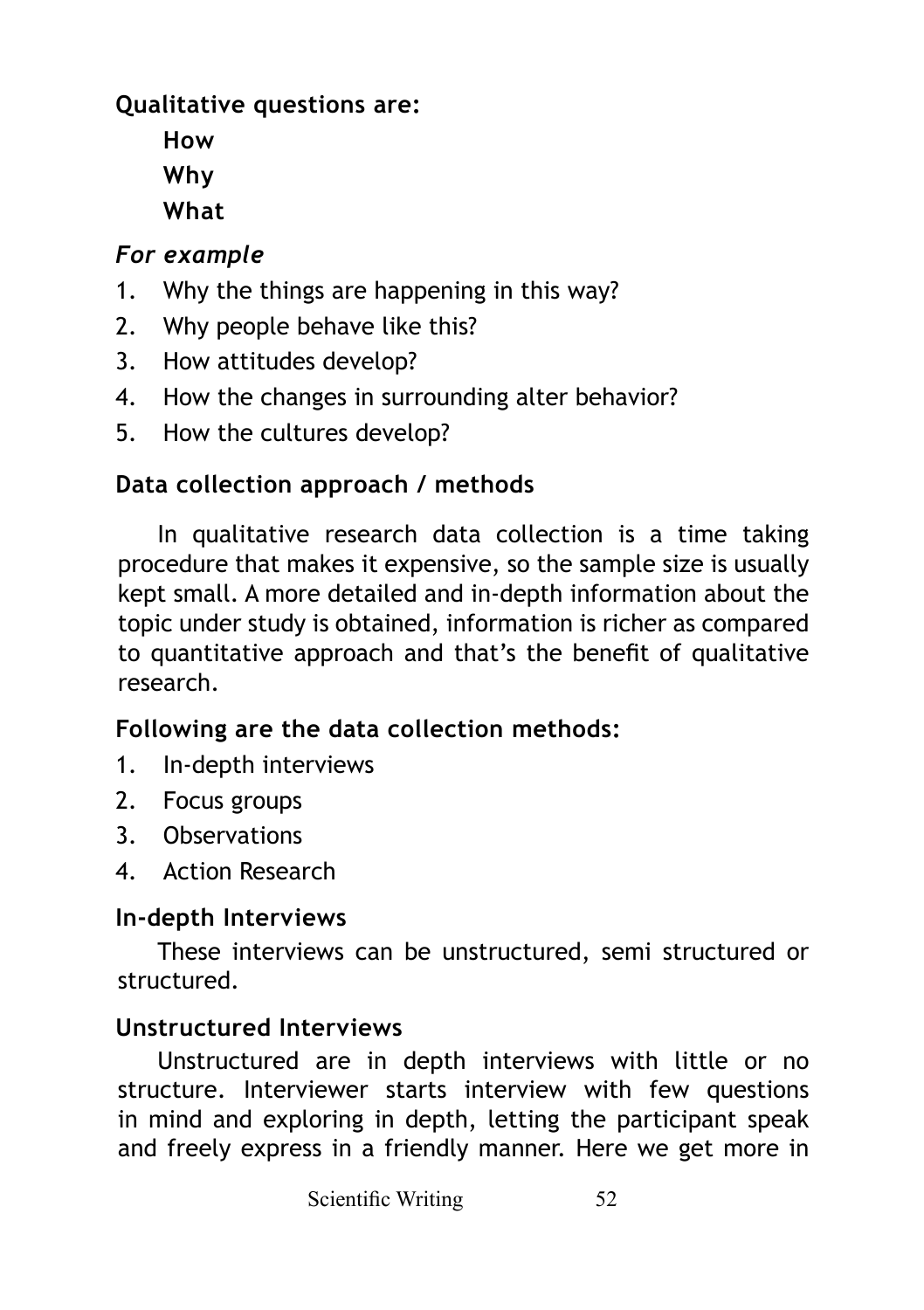depth and detailed information about the problem under study. Research and the subject have great discussion time exploring the problem under study. The questions during interview lead to different ideas and further questions.

# **Example:**

**A victim of Acid burn violence is probed about the quality of social support after the incidence. The guiding question is about the social support after she was attacked by acid. Then from her answer different questions are put forward till satisfactory answers are reached about the quality and types of social support she received after the incidence.**

# **Semi structured or focused interviews**

These are the interviews in which researcher makes a list or series of open ended questions about the problem under study. Subjects are asked questions in a friendly environment. Open ended questions provide opportunity for a great deal of discussion between researcher and the subjects. This method gives the researcher the freedom to probe the participant to explain or to follow a new line of investigation introduced by the subject while answering the questions. It works best when the researcher has a number of areas about whom he wants to be certain to inquire. If some ambiguity arises then the questions can lead to some new questions e.g., to specify the findings or observations.

# **Structured**

Researcher asks the questions to the participants as they are already framed in a guide. Questions may have ordered response options like good, better and best. Researcher decides whether a questionnaire or a structured interview will be appropriate for the study. Schedule for the interview is tightly structured. There are few shortcomings of the structured interview. If the schedule is too tight, researcher may not be able to get in depth details and may not be able to explore at best.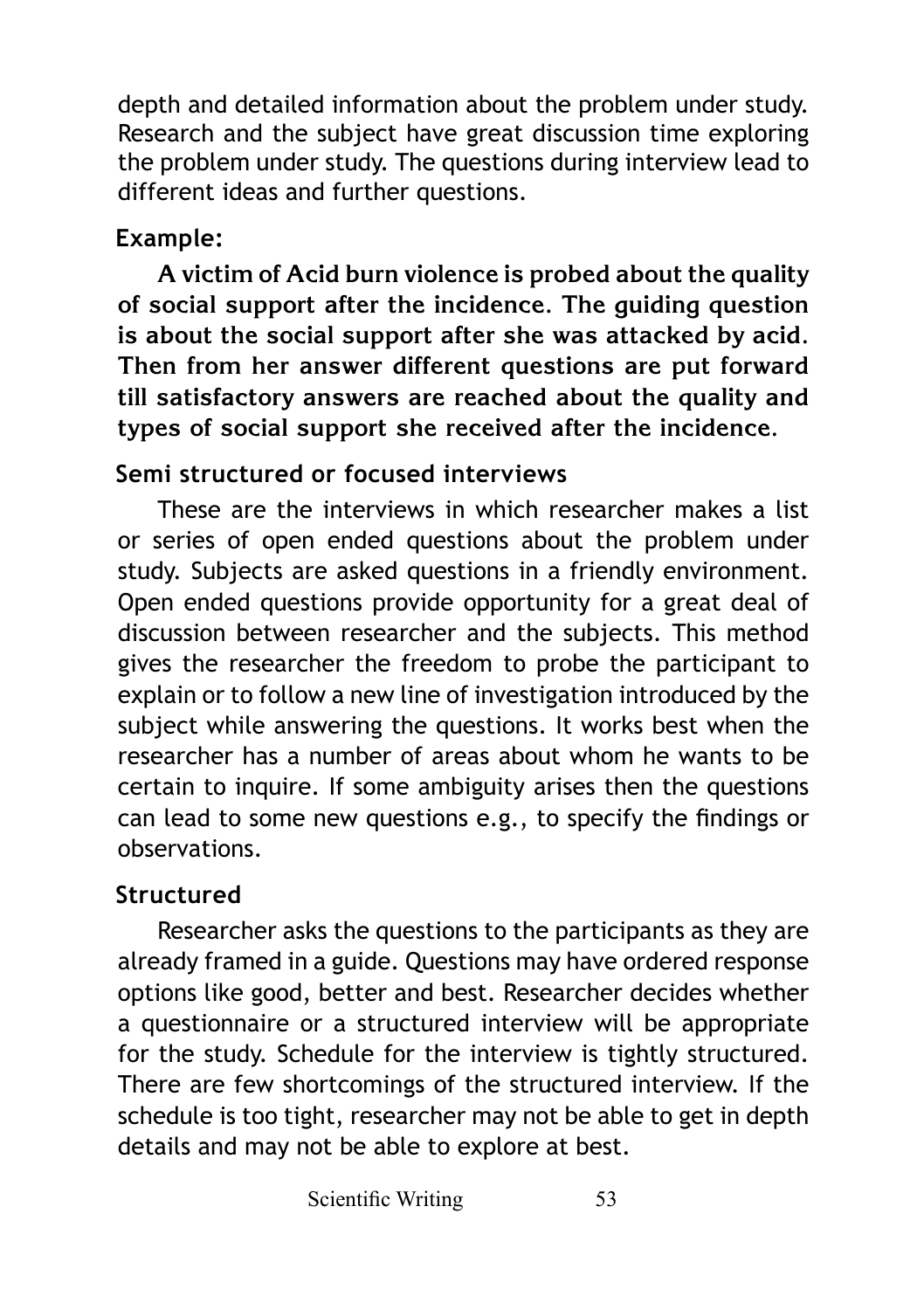## **Key Features for Interviews**

For qualitative research, interviews should be conducted in a friendly informal manner just like routine conversation. To conduct a good qualitative research, skills are mandatory that are learnt with practice. Researcher should have good communication skill and must be well observant.

- 1. Ideas/ believes/ thoughts
- 2. Planning and Groundwork
- 3. Schedule Interviews
- 4. Conduct Interview to collect data
- 5. Analyze data carefully.

#### **Focus Groups**

Focus groups are group interviews. Here researcher interacts with the group at a time, individual interviews are not conducted. These are usually planned in situations.

- 1. When question under study requires group discussion, in researchers 's opinion.
- 2. Where funds, time or manpower is limited.
- 3. Where greater insight of the phenomena is required.

#### **Key Features**

- 1. Recommended sample size for focus group is 6 to 10 members per focus group. Neither smaller nor larger than this as smaller size would not be able to get enough discussion and explore deeply where with larger size it is not easy to conduct discussion and get useful information from it.
- 2. Recommended minimum number of focus groups per study is 3. One focus group may have different response then other. For deep and clear insight, we need more focus groups.
- 3. Members of the focus group should share something in common for example belongs to same experience, qualifications, institution, background, ethnicity, gender or age group.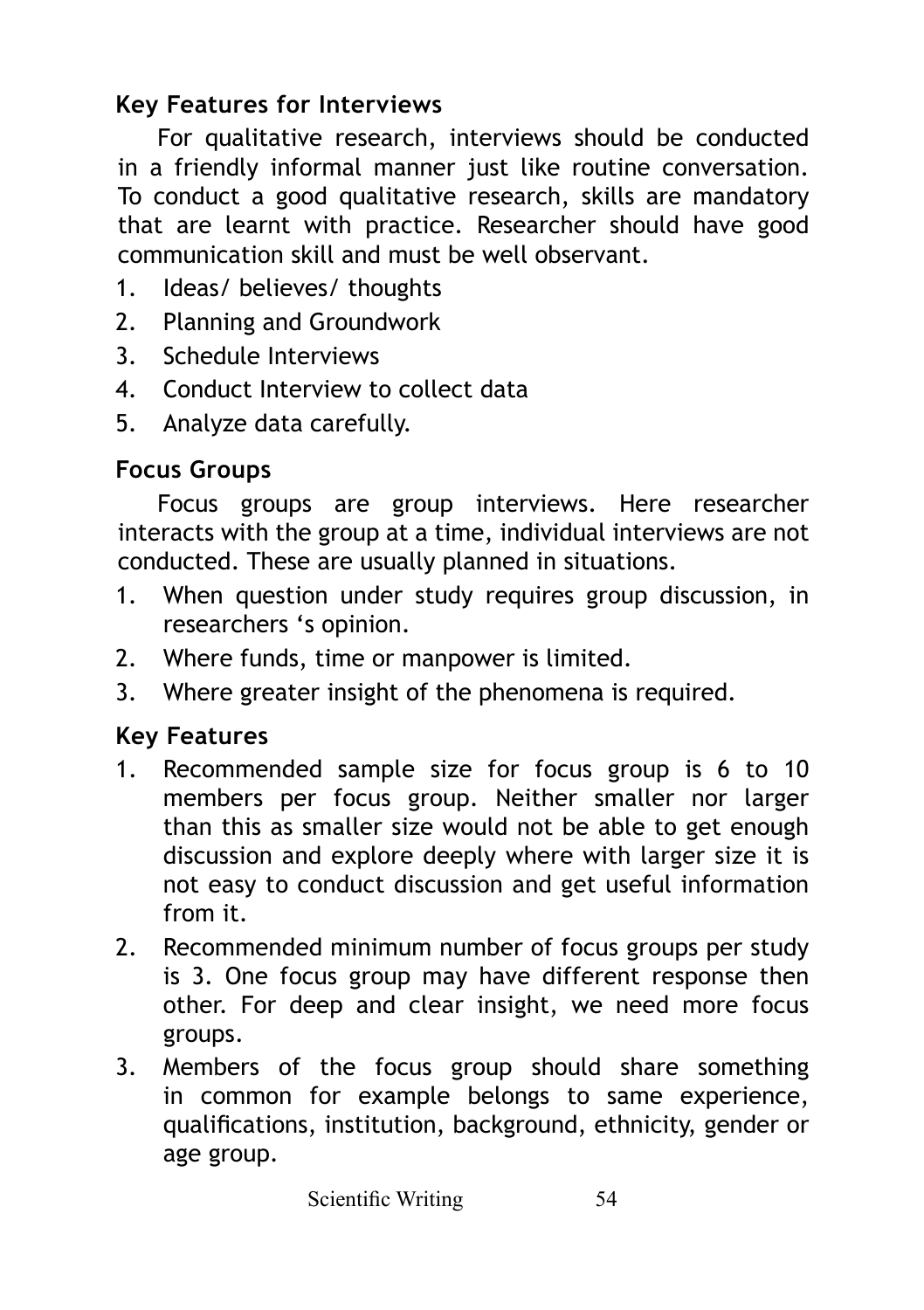- 4. Researcher should keep an eye over group dynamics. The time keeper should be available for smooth conduct.
- 5. Participant's views, thoughts, feelings and perceptions are very important.
- 6. Researcher must be skilled in communication, facilitation, moderation, listening, observing and analyzing.

## **Observation**

It is the process of observing something that may be a phenomenon, natural process, individual, groups or location. Researcher usually collects data by either taking notes or using check list. These are usually designed to observe behaviors and activities. Settings are very significant for observation. Researcher may be observing in natural settings or may become part of the research to observe more closely.

## **Time Taking**

- 1. Single observer finding, understanding and interpretation.
- 2. Researcher takes notes at the cost of missing observation.
- 3. Gives a snap shot view only
- 4. Participants behavior may change if they come to know that they are under observation.
- 5. Researcher may be observing natural settings and he may have to spend a lot of time and to give detailed description in the form of notes about what is happening.
- 6. Most of the Researchers believe that there are only few situations that can be studied in natural conditions. They claim that the presence of the researcher/ observer alters the phenomena and findings are not real.

Sometimes, the researcher becomes or needs to become a participant observer, where they are taking part in the situation in order to be accepted and further understand the workings of the social phenomenon.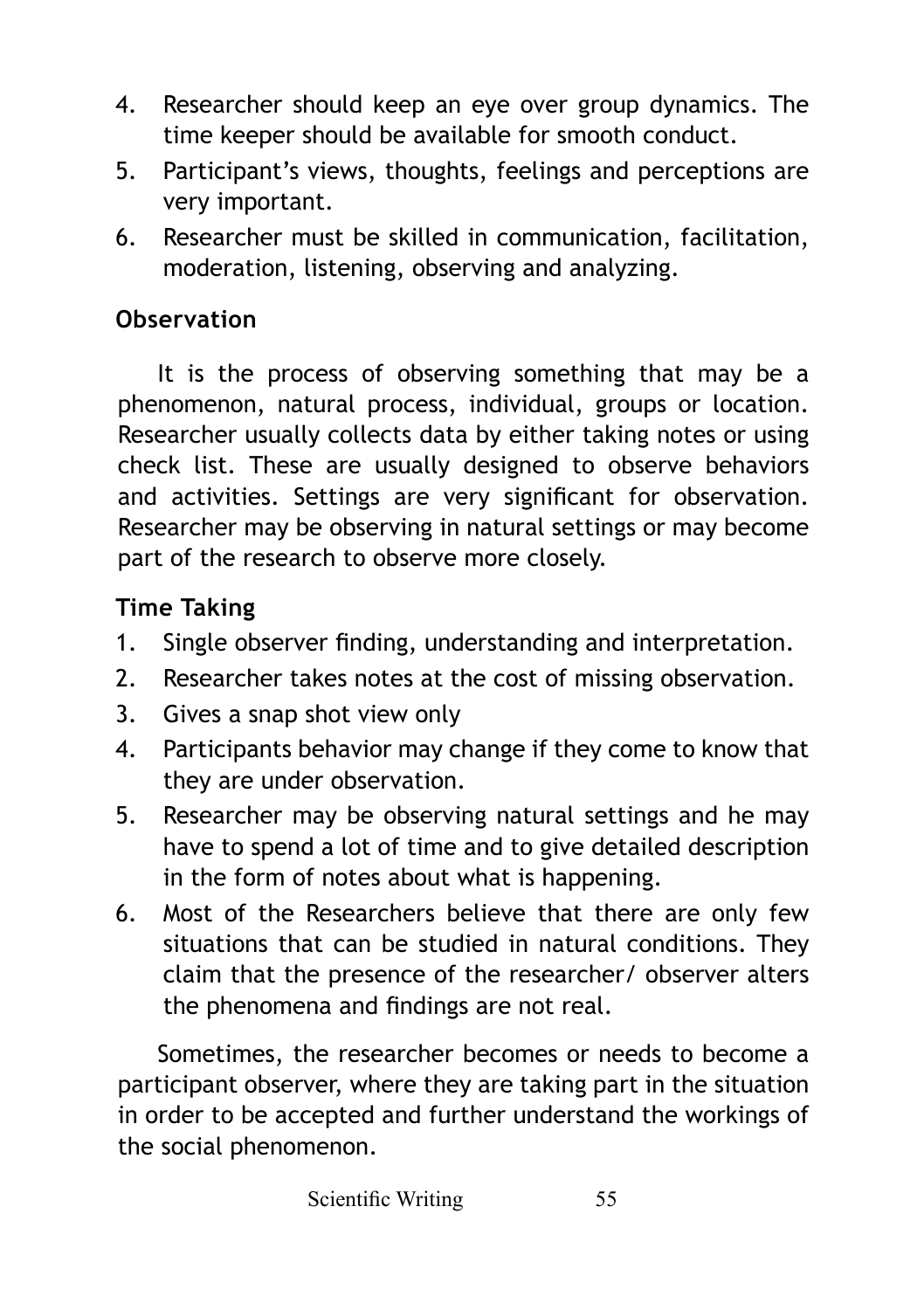**Observation** can sometimes obtain more reliable information about certain things - for example, how people actually behave (although it may not find out the reasons for why they behave in a particular way). Observation can also serve as a technique for authenticating or invalidating information provided in face to face encounters.'

People or environment can be observed.

When environment is researched, it can provide valuable background information that may inform other aspects of the research.

## **Techniques for data Collection**

## **Written descriptions**

- **1. Observer** makes written descriptions of the people, phenomena, situations or environment.
- 2. Observer may miss out on an observation as they are taking notes.
- 3. Observer may be attentive on a particular event or situation.
- 4. There is always a room for individual interpretation of what is happening

## **Video recording**

- 1. Researcher may take notes as well as record video.
- 2. May make notes after watching recorded videos.
- 3. Limitations may include people acting unnaturally towards the camera or others avoiding the camera. The camera may not always see everything.

# **Photographs and artefacts**

These are used in situations where observable or visible information needs to be recorded like buildings, homes, neighbor hoods, dress or persons appearance etc.Artefacts comprise of substances of worth for example souvenirs, instruments or tools.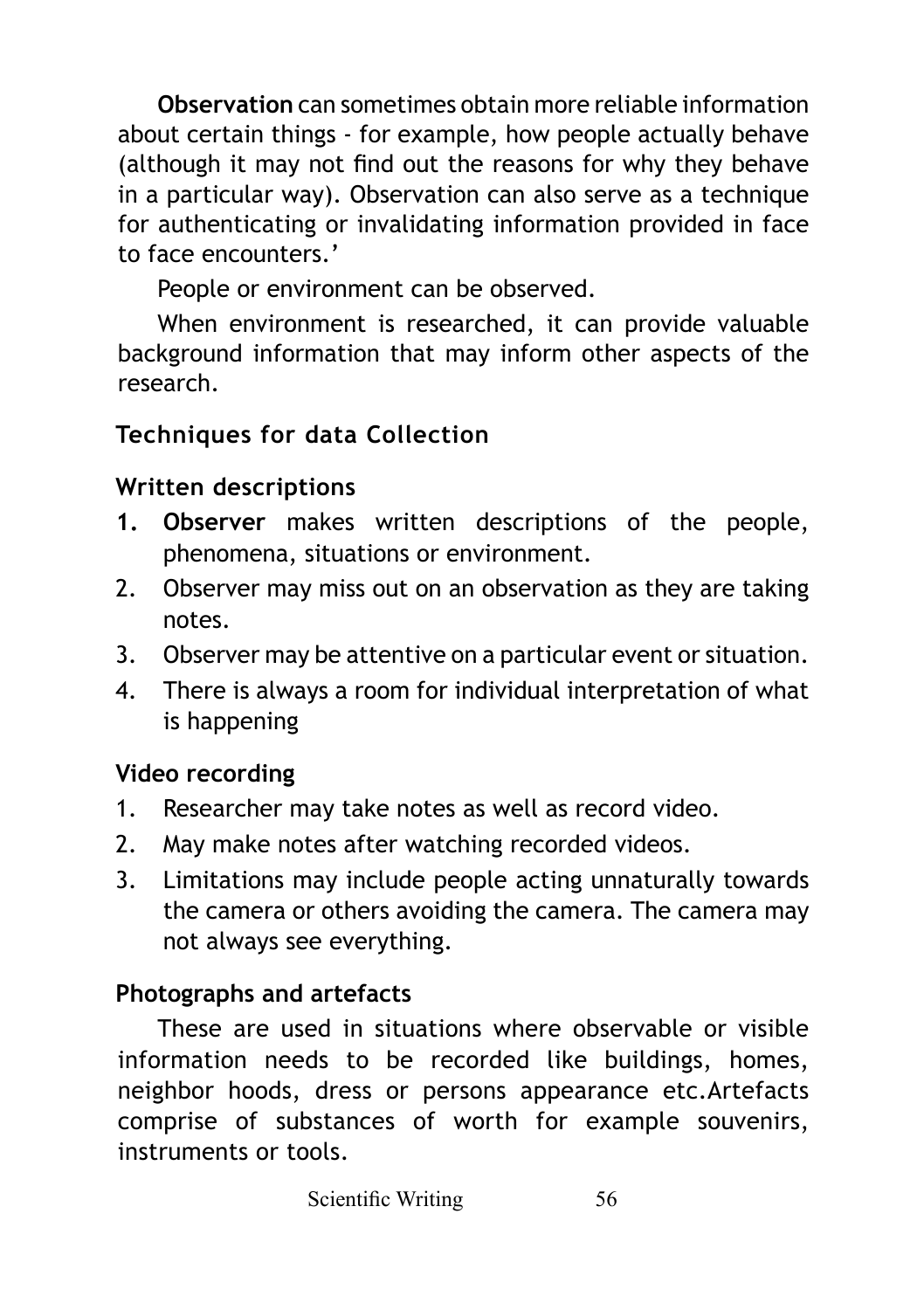## **Documentation / Analysis of the written data**

Here researcher Consider an area within his work that he may wish to observe in order to get an answer, find out more or gain a better understanding. It can be used for getting information about the topic under study that be a simple newspaper, a book, notes, any information pasted on website, notice board or an already published research paper etc.

# **Self Study**

Consider an area within your work that you may want to observe in order to reach a conclusion, find out more or gain a better understanding.

# **Plan**

- 1. What is the aim?
- 2. What kind of permission will be required?
- 3. What will be researcher's role?
- 4. How observations will be recorded?
- 5. What will be recorded?
- 6. What will be done after getting findings?

*Action Research:* Action Research not only comprise of asking about a problem, it includes practice.

# **Theories/ Method**

Qualitative research methods are concerned with opinions, feelings and experience. They describe social phenomena as they occur naturally. They just understand and describe the situation no attempt is made to manipulate.Understanding is pursued by taking a general perception / holistic approach, rather than looking at a set of variables**.** Qualitative research data is used to help us to develop concepts and theories that help us to understand the social world which is an inductive method to the development of theory, rather than a deductive approach that quantitative research takes that means Testing theories that have already been proposed.Qualitative data is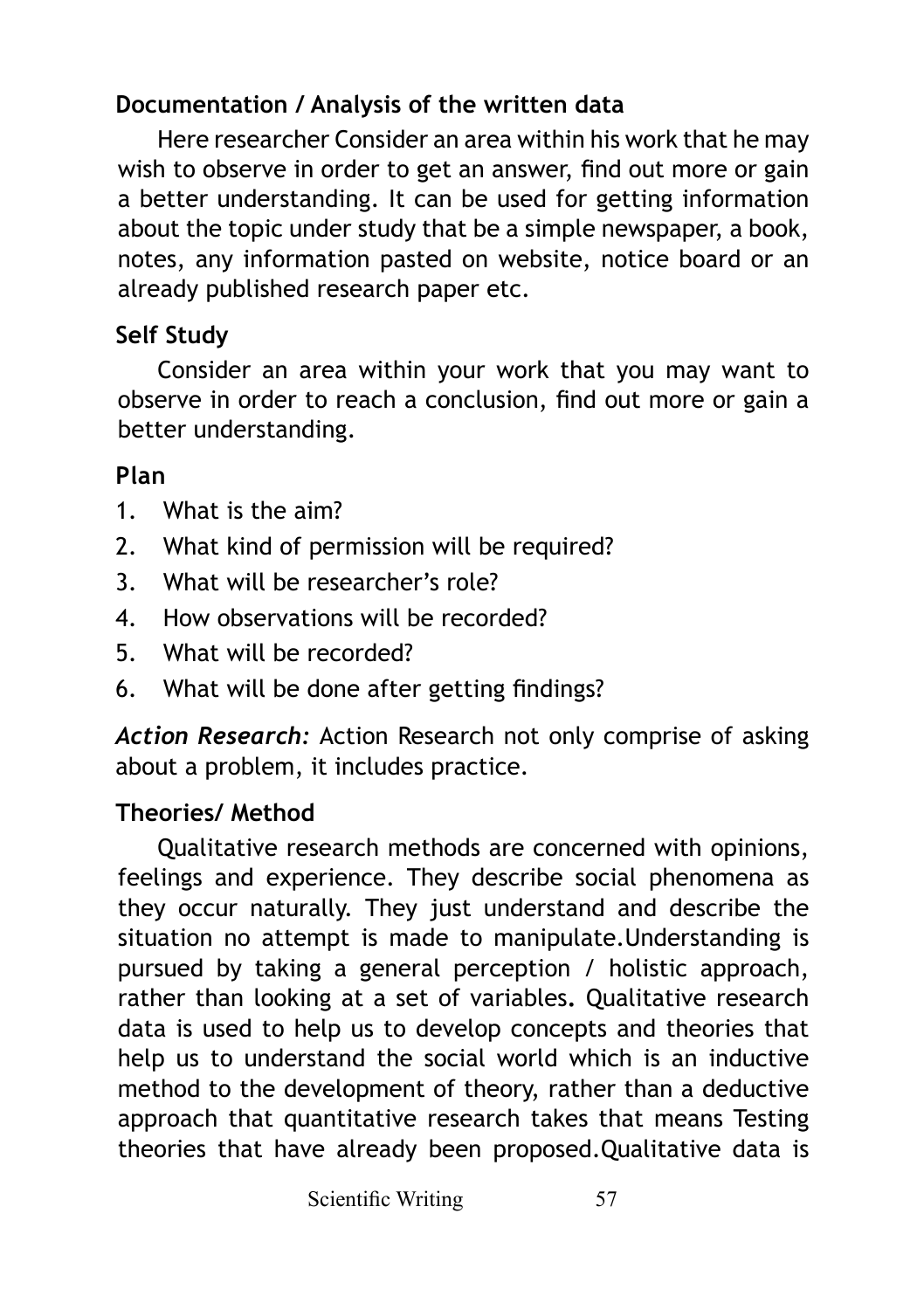collected through direct interaction i.e. through interview or observation and is pretty time consuming.

- 1. Ethnography/Ethnomethodology
- 2. Grounded Theory
- 3. Phenomenology
- 4. Philosophical Research
- 5. Critical social Research
- 6. Ethical inquiry
- 7. Foundational Research
- 8. Historical Research
- 9. Case Study
- 10. Bibliography
- 11. Hermeneutic reseearch

#### **Ethnography/ Ethnomethodology**

Ethnography means portrait of a people or study of people. This is the description of people or cultures. Researcher may become a member of a particular culture to see through the eyes of the culture mates. Extensive field work is done for this type of study. Data collection usually involves direct observation or interviews at multiple times. Data analysis is done by the researcher by the participants views. Researcher wants to interpret what exactly the participant feels.

Limitations of this method are time consuming, expensive, Researcher may not be able to understand/ interpret language or behavior of the participants as he is not the realmember of the culture. Language, terminology and the meaning behind them may not be understood by the researcher.Extensive field work is also needed.

**Example:** Jane Goodal studied the life of chimpanzees by this method. He adopted their culture and lived with them in their natural habitat in Africa.

A study was conducted in Congo to see syphilis spread and its psychosocial effects.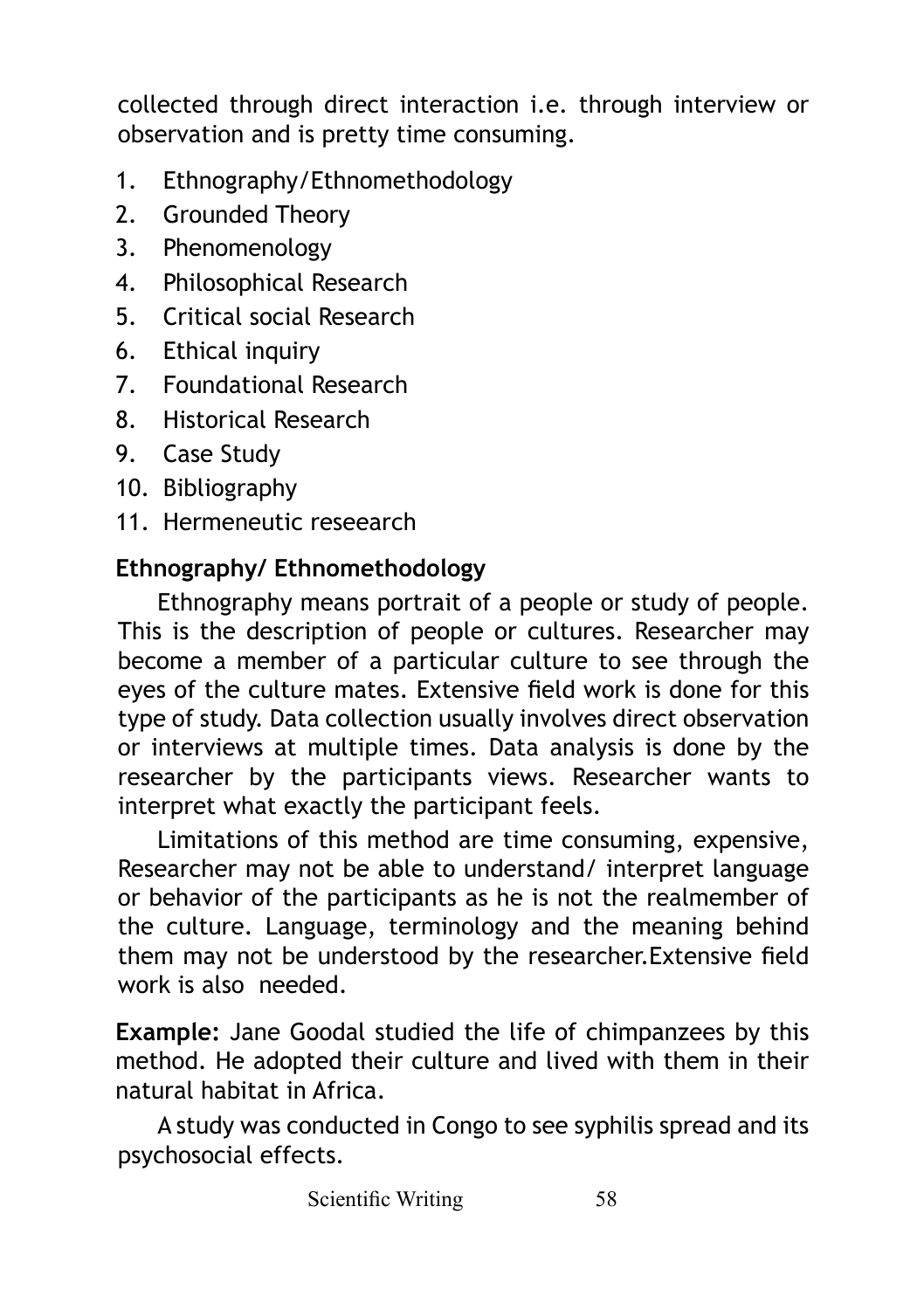# **Grounded Theory**

 Emergent is the keyword for grounded theory. Here the interpretations are continuously drawn from the raw data. Researcher usually begins with a wide topic and gathers data by qualitative methods, this leads to defining or refining the research topic or question. It is a dynamic study and can be revised at any time. Here the true story emerges from the data. At the end of the study comprehensive themes are generated.

## **Example:**

Management of the hospital may want to know the effect of wearing overall on the discipline. Instead of making specific questions, they may interview doctors, patients, administration, may ask doctors to write an account on wear overall. Resistance or any other thing may be reported commonly. In grounded study, the management will study this common factor in more detail.

# **Phenomenology**

Study of the phenomena or a track on the way to the understanding of a happening is the phenomenology. So here the researcher looks deep into a phenomenon from an individual or groups of individual'spoints of view. Feelings, reactions and perception about the phenomena are important and are the main interpretation of data.

# **Philosophical Research**

It is conducted by experts of a field, maintaining the boundaries of that particular field for clarifying definitions, for ethical issue and for other judgments.

*Critical social Research***:** It deals with people's behavior. How they communicate with each other and develop representative meanings.

*Ethical inquiry:* Academic investigation of ethical issues. It includes study of rights, obligations and other ethical issues.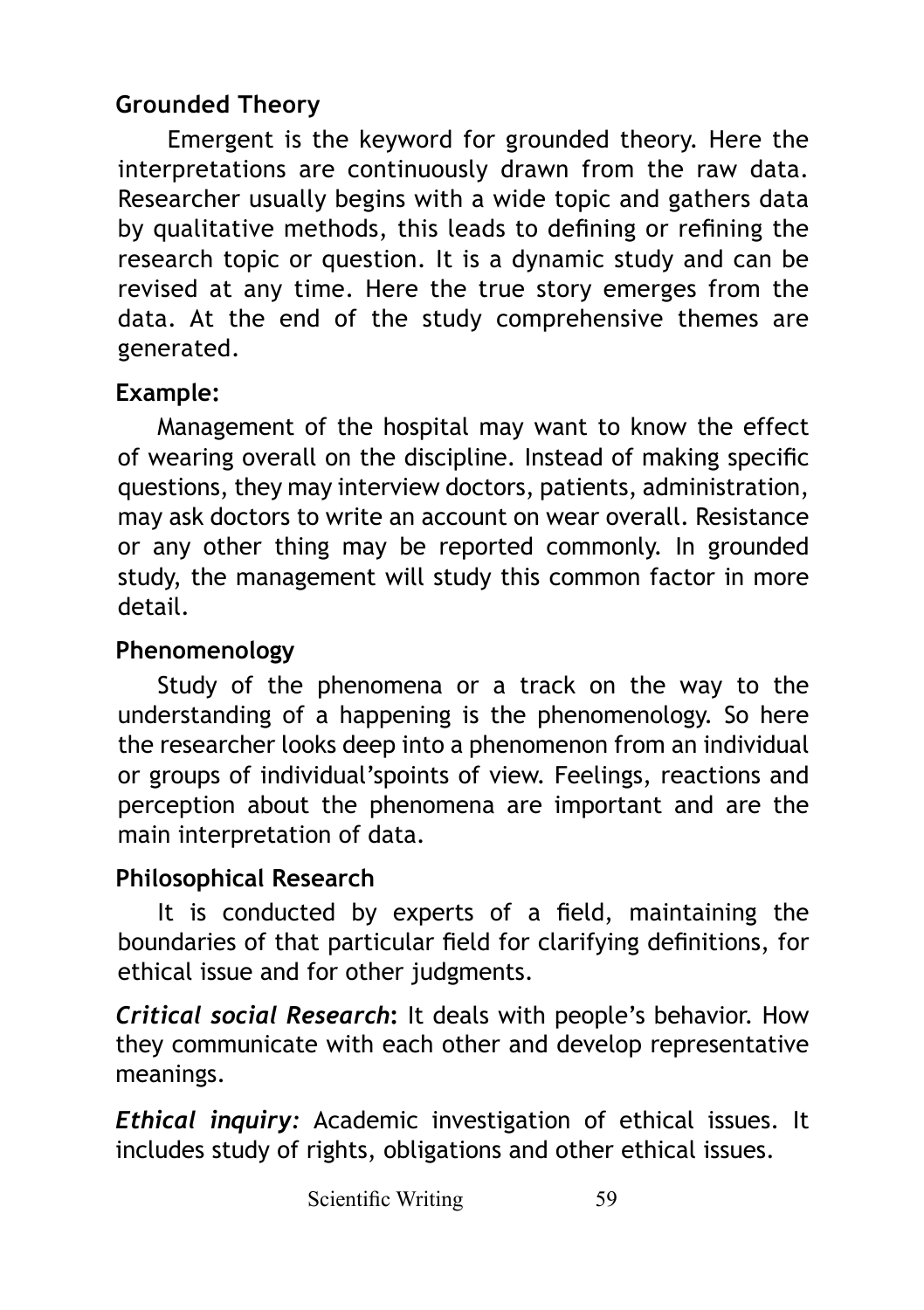*Foundational Research:* It describes the basis of a science, analyze thoughts and perceptions. In the light of gathered data changes the improves the scientific knowledge.

*Historical Research:* It answers the questions from both the past knowledge, experiences and believes. They may help to explain the events from present time and may predict future events.

Few questions answered by this type of methodology are, whom we belong, how we were born, how we became grown up?

*Case Study:* In depth study of a small number of units, may be as small as one. It's a study of people, relationship or events, there must be a uniting factor to bound the participants together. Its versatile and data collection involves many methods. It may be very simple using a single unit to more complex analysis over a period of time to even most complex where analysis is done in series to get more in-depth details of the particular case under study.

*Biography:* As the name reflects, it pertains to writing the life story. Here the researcher gathers data from the archival contents and different sources of media, including interviews, documentaries, articles, photos etc to compile the complete life history.

*Hermeneutic Research:* This research probe in the subjective meanings of texts, symbols, art, culture and social thinking. The communication may be verbal or non verbal and it gives meaning to the subject.

#### **Data Analysis**

*Transcribing:* Process of converting video or audio data to text for the purpose of analysis is known as transcribing.

*Coding:* The process of finding common themes from the text by reviewing notes/ text is known as coding. Manual coding as well as coding in software's are used.